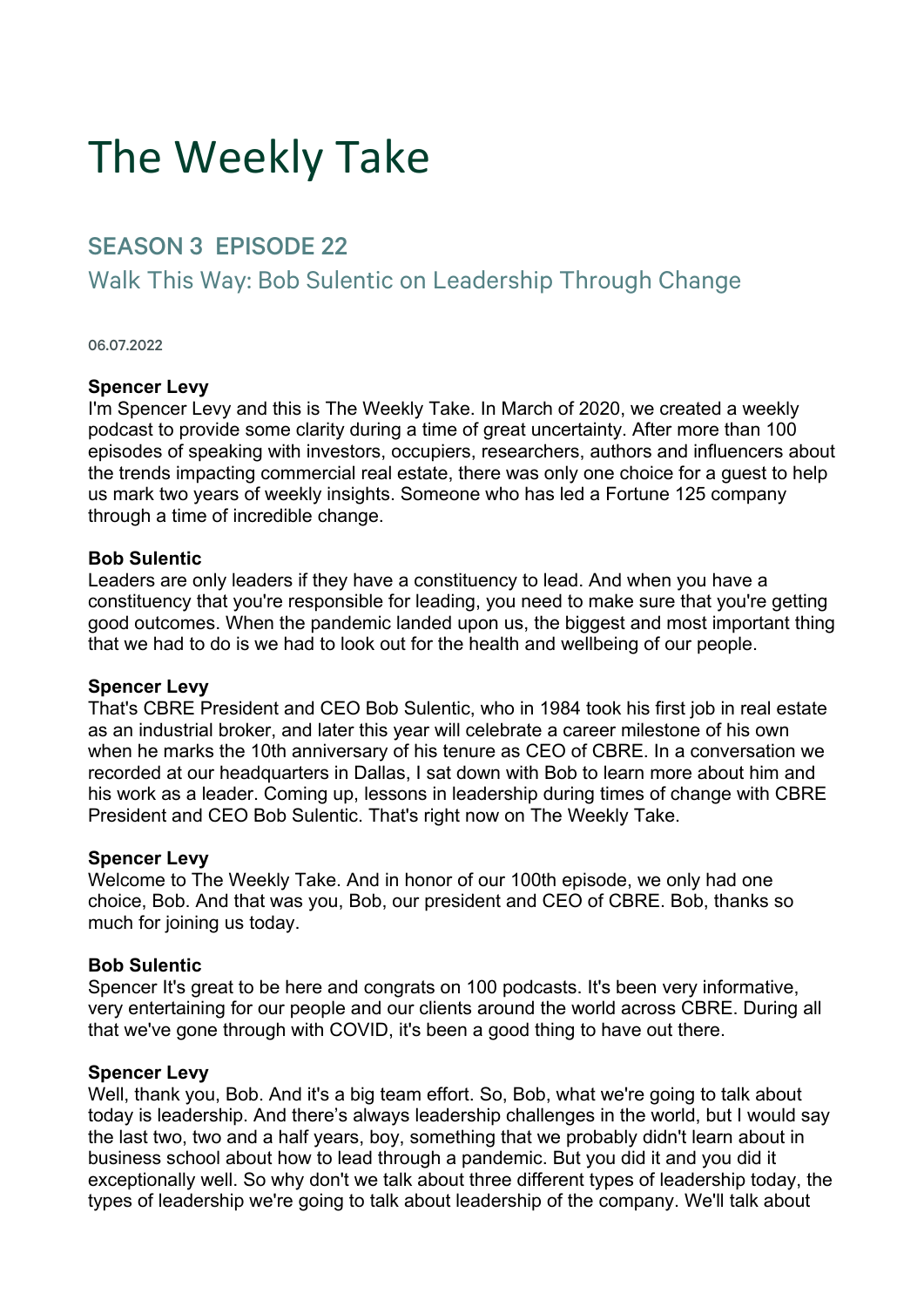leadership of the employees. And because of your involvement on the Business Roundtable, the business community overall. But let's start going backwards to March of 2020, right after we locked down, right after we started saying, What's going on? If you can just put our listeners into your mind in March of 2020, we'd love to know what was going on.

## **Bob Sulentic**

Well, Spencer, when you talk about leadership, I want to make a broad statement because I think it's really important. Leaders are only leaders if they have a constituency to lead. And when you have a constituency that you're responsible for leading, you need to make sure that you're getting good outcomes for that constituency. When the pandemic landed upon us, the biggest and most important thing that we had to do is we had to look out for the health and wellbeing of our people. And I've been with this company now 38 years. I've been in this role ten years, and I've said this numerous times. The thing I'm most proud of that we've ever done, certainly during my tenure in this role, is that when the pandemic came, everything else took a backseat to the health and wellbeing of our people. Now, obviously, obviously, we had to look out for our clients and make sure they were taken care of. They were faced with all kinds of uncertainty. We had to make sure our company remained viable. You remember in the early days of COVID, there was great concern and we shared it. Is the economy going to shut down to the point that we may be threatened in our ability to operate? But first and foremost, it was the health and wellbeing of our people.

#### **Spencer Levy**

Our company has a very wide diversity of people by the rolls, and there were some folks that can do some work from home. There were some that were actually essential workers. How did you think about that, Bob, where you had some people who had the ability to work from home, but some of us didn't?

#### **Bob Sulentic**

Yeah. So again, if you go back to the notion that it was the health and wellbeing of our people, first and foremost, the people we had to worry most about in that regard were the frontline workers. And we have a lot of them. We have about 100,000 employees. Actually, it's grown to be about 105,000 now. It was about 100,000 back then, a little over half of them on site at our clients. So what did we do? We made sure, too, that we educated them about what it took to keep themselves safe. We made sure they had the proper PPE to keep themselves safe. When you went a little bit into this thing and by the way, with the benefit of hindsight, what a miracle it was that we got vaccinations so quickly. We gave them time off less than what was it, six, eight months into this thing, nine months into this thing, we gave them time off to get vaccinated, to take their families to get vaccinated. We provided special bonuses for onsite frontline workers. When that was taken care of, we also thought about this other half of our population and the need for it to be able to be effective. And we couldn't come into our offices because you can't be focused on the health and wellbeing of your people and having them come in to the offices during the early days of the pandemic and to the great credit of our digital and technology team, we moved masses of people home and got them up and running within 24 hours with telephony, all the computer support they needed. It was a proud moment for CBRE and at a scary time, proud in terms of the way we dealt with the front line workers and proud in terms of the way we dealt with our office workers.

# **Spencer Levy**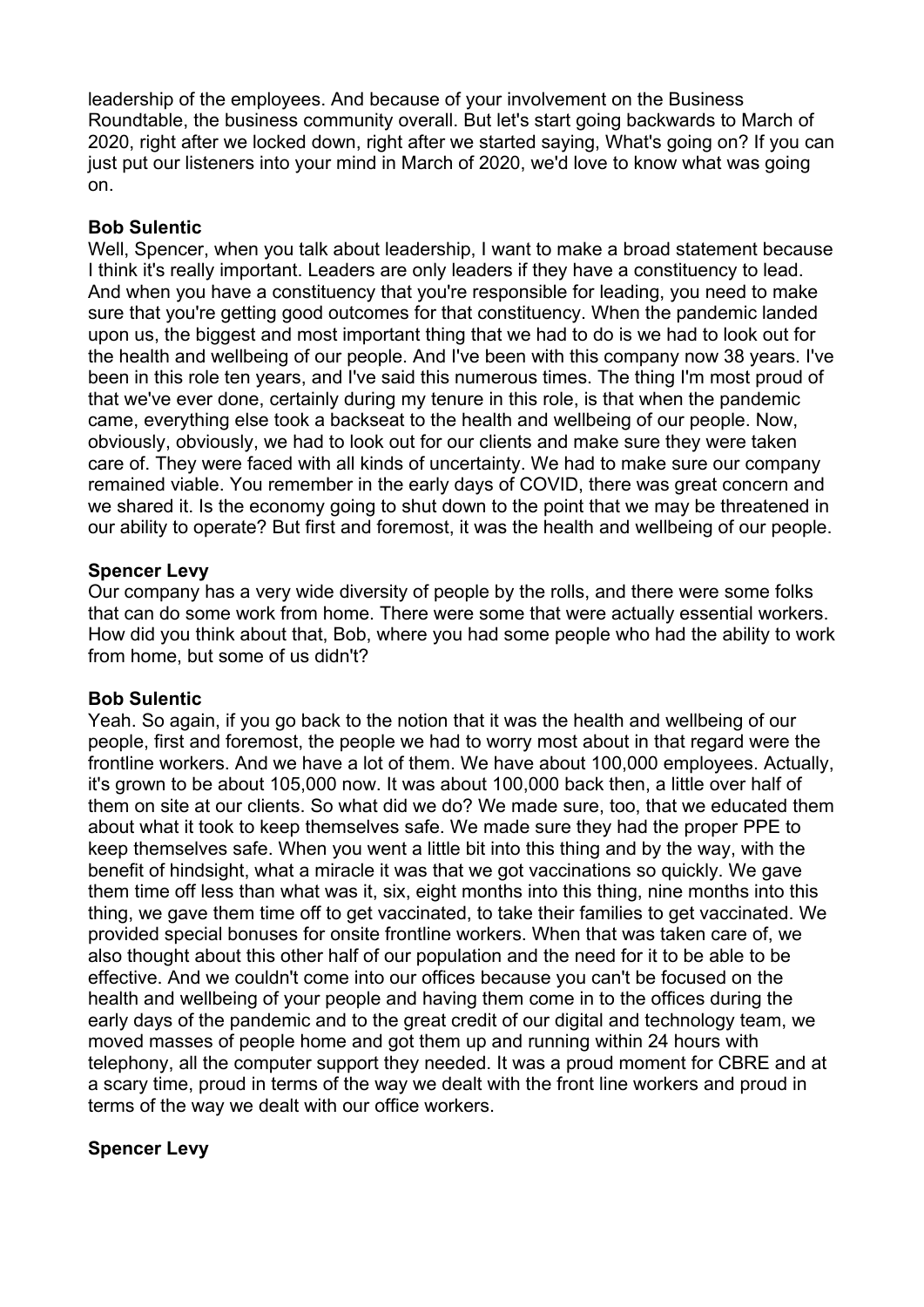Let's go back to what you just mentioned a moment ago about the vaccines, which came out around December of 2020, which, as you mentioned, it really was a miracle. I mean, it took about nine months. And here we are. Right.

#### **Bob Sulentic**

Right.

#### **Spencer Levy**

And most of us or many people are vaccinated multiple times now? Certainly has changed the trajectory of coming back to the office. Just from a timeline perspective, putting ourselves in your mind back when the vaccines were announced, how did that change your thinking about being a leader for people once there was light at the end of the tunnel?

## **Bob Sulentic**

It was light at the end of the tunnel. It gave, I think, en masse it gave us confidence that we could get beyond this thing. It gave us confidence that as a society and as a global society, we could respond to really, really difficult challenges, scientific challenges. I think about nine months to get this going and how quickly after it got going, the trajectory of the problems around the world changed and it was very clear what was going on, where the vaccines came in, things got better, and then we all had to start putting together plans. Okay, now that it's clear, we're going to get back to doing things in person, back to the office, back to being able to socialize differently as families, back to being able to go out to restaurants. Whatever we did that caused us to be in-person with one another, we still had to think about how to do that the right way. And there's been endless iterations and thinking about that. You know, the famous two steps forward, one step back, because we've all learned a lot as we've tried to get that done.

#### **Spencer Levy**

So it reminds me of nine months to get these vaccines done. Obviously, there was a lot of work that was done years in advance to get them to that point. My grandmother used to tell me a story about my father when he was a kid and she would send him swimming in the forties and fifties. And she was scared because of polio. And then Jonas Salk came up with the vaccine took him about 17 years to do it, but it changed the world. And I think these vaccines are in that same category.

#### **Bob Sulentic**

There's no doubt about it. Human beings have the capability to change the world for the better. Those are both examples of it. Those are both examples where we got a lot of challenges out there that we as human beings need to solve. But that was some good work both times.

#### **Spencer Levy**

Well, speaking of challenges, Bob, where are we today? We are seeing great challenges today. We are certainly not post-COVID yet. Certainly some places in China and elsewhere are still in the various lockdown modes. But now we're seeing inflation. We see the terrible war in Ukraine. We see other things like that that are impacting the capital markets. They're impacting business confidence, impacting consumer confidence. How do you see above?

#### **Bob Sulentic**

We have all those economic challenges. We have geopolitical challenges. The big challenge, though, if you were to say what's the real challenge that's creating the other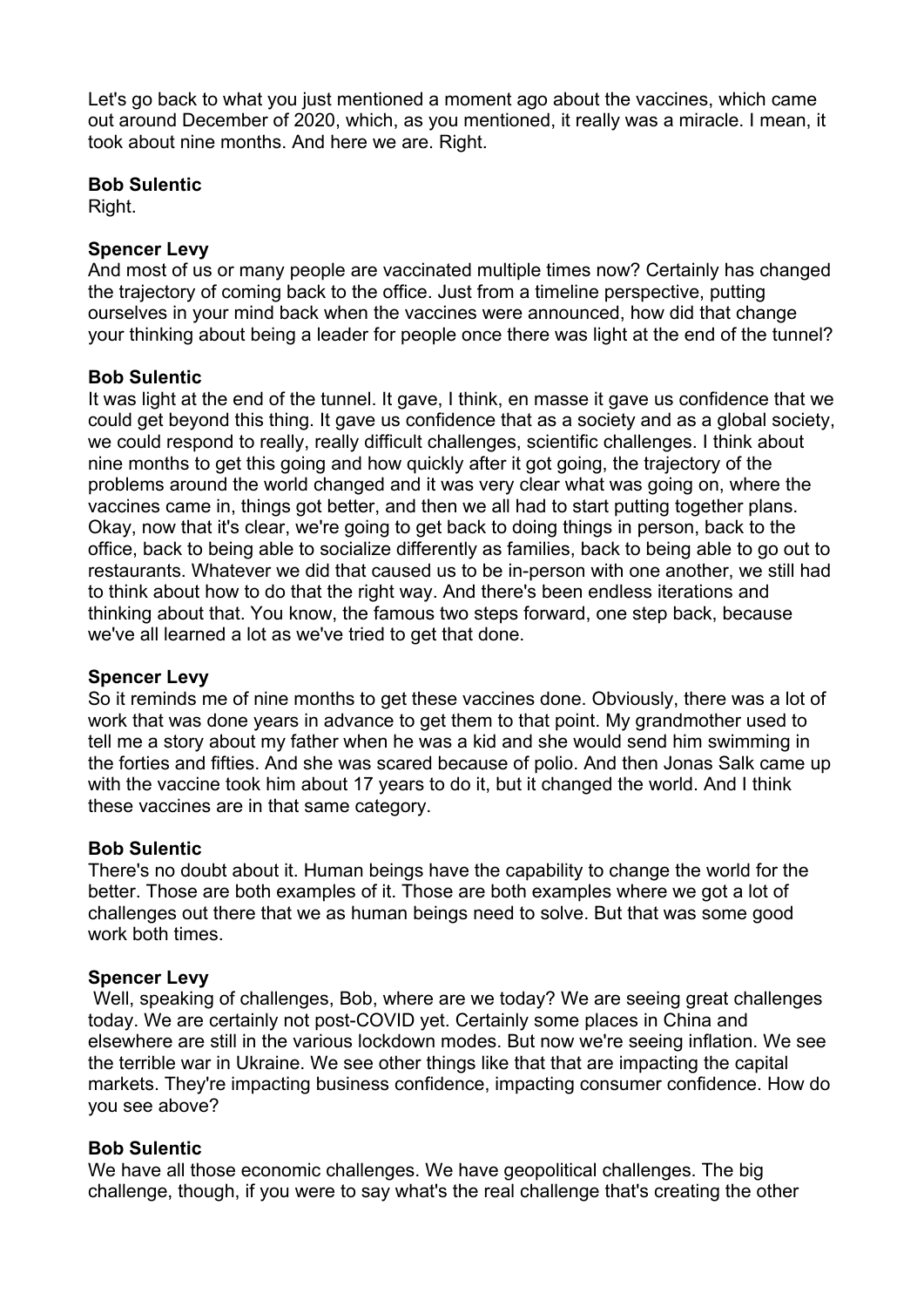challenges, I think you'd have to if you were being really insightful and thoughtful and balanced, you'd have to say it's the inability of our politicians here in the U.S. and around the world to be able to collaborate, to be able to find a common sense about what we need to do to solve problems. We got that done with the vaccines, but there's so many other places we're not getting that done. And it would be really helpful because human beings, as I said, do have the capability to get things done. So here we are. We're dealing with a precarious situation around the world with supply chains that are partly induced by geopolitical circumstances. We're dealing with inflation and other economic circumstances that are partly natural as you go through economic cycles, but partly created by all kinds of choices that we've made that probably enhance the odds that we're going to have a recession. I think some good work's being done, though, by the central banks around the world to try to get this under control. It's a big challenge.

## **Spencer Levy**

No doubt it's a big challenge. And one of my Fed heroes was Paul Volcker going back to the early 1980s. And a lot of people pointed out, oh, he raised rates to 15, 17%. We're nowhere near that. I think that in the worst-case scenarios, even our own CBRE models see the Fed raising rates maybe to 250, maybe 300 basis points, which will flatten the yield curve. But nevertheless, we're nowhere near where we were then. And I think that's because the balance sheets of the average company, the average consumer, is so much stronger.

## **Bob Sulentic**

There's no doubt about that. We're not going back to that kind of inflation, but we're going to have the kind of inflation we haven't seen for 30 years. You and I remember what I remember getting out of college and being able to put my savings in an account that earned more than 15%. I also remember just assuming that everything was going to cost meaningfully more next year than it costs this year. We haven't been in that environment for years. We're going back to a little bit of that and we're going to have to deal with it well. But I think if you look at our company and our industry, there are mechanisms to deal with it, right? We can be really thoughtful about the way we deploy our costs. We can be really thoughtful about diversifying our business to make sure we're focused on areas with real secular tailwinds that will offset inflation and things of that nature. So there's always things that you can do to address these kinds of circumstances when they come. And I have confidence that the global economy will be well dealt with. I really do.

# **Spencer Levy**

Well, you mentioned the supply chain as being a primary factor or a significant factor behind inflation, the shortages of goods. So this will be our last pandemic-related question: What are some of the long-term changes you might see to our business, to our industry because of the pandemic? I'm sure there will be books, movies written about this for years, about the lessons, but any immediate thoughts about what might be some long-term lessons?

#### **Bob Sulentic**

Well, I think for sure we're going to take advantage as a broad business community, and I'm going to talk about the business side of it first. We're going to take advantage of what we learned as it relates to being more efficient, cost effective, environmentally sensitive in the way we engage with one another. So there was a circumstance that existed pre-COVID that had us getting together personally a lot in the business world, and there's a awful lot of good in that, right? It builds culture, it solves problems. It allows you to bring new people into companies and become indoctrinated in the culture of those companies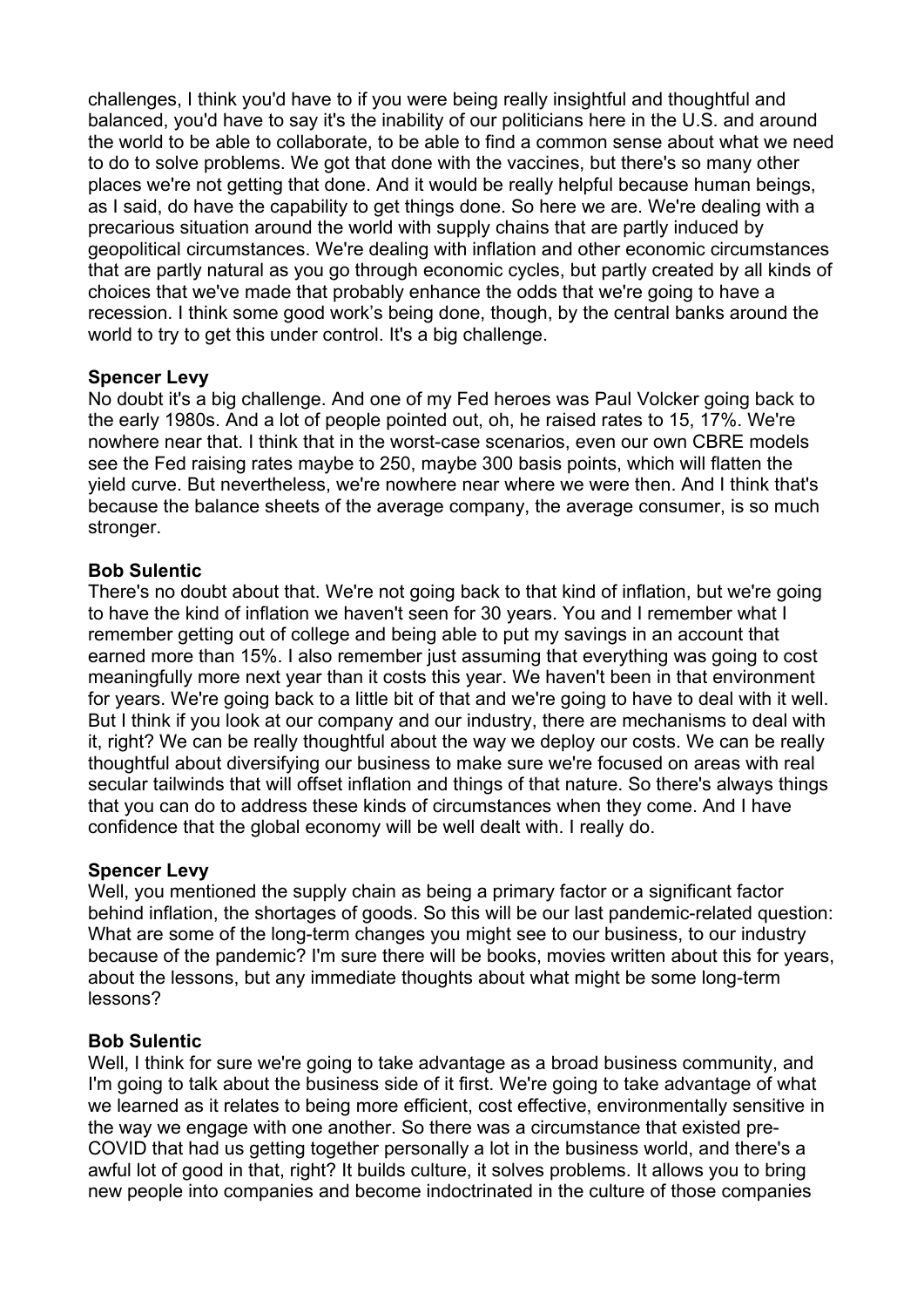and contribute to the culture of those companies. All of those things are great, and we don't want to lose any of those things. But then COVID came, and many, many businesses held up better than we thought they were going to because they learned to effectively communicate with each other through Zoom and Microsoft Teams and all those great tools that allow us to communicate with one another virtually. Right. We overdosed on them because we weren't good yet at using them, but there were some really good things that happened as a result of that. I'll give you one of them. At a time when we're simultaneously concerned about return to work coming back from COVID, we're obsessively concerned about the environment. My first few trips, and there weren't many of them in the year following COVID, I was taken back by how clean the air and the big cities around the U.S. were. So what about that? We ought to learn about that. We ought to preserve part of that. What about the extra time we all had to spend with our families and to exercise and to think, especially time to think in a business sense because we weren't spending as much time commuting and doing some of the other things that we did. And so I think what's one of the big lessons we're going to learn from COVID is there's a sweet spot between where we were before and where we were during COVID that if we're really thoughtful, we can get to, and the way we operate our businesses, and the way we interface with each other and the way we interface with the environment, etc. is going to be better than it was before.

#### **Spencer Levy**

And I agree with that. I think the E in ESG is certainly resonant, important. So is the S and the G as well. But Bob, in addition to making it more important, we certainly have tried to improve our business from the standpoint of being more ESG focused. And we are putting our capital behind many new ventures or ventures that we are investing in today in the space. One of them being Altus, a significant provider of solar panels and EV charging stations for all different forms of real estate. We also made a significant investment in Turner and Townsend, which is a big infrastructure provider, but they also have a green energy division. There certainly are many other things we could talk about here today. But if we were having this conversation, Bob, as recently as I would say three years ago, I would have said the office sector is really the one that matters most for the E and the others, not as much. That seems to have changed completely because of the European investors coming in saying we need it in industrial, in retail and elsewhere. What's your point of view on that? Is this now an industry wide thing across asset types and how're we approaching it?

# **Bob Sulentic**

Well, first of all, when you think about ESG, it's really important to realize those are three very different things, right? The environment, all the things we do socially, all the things I would put in the bucket of right and good and better than we've done before in the areas of social things and governance. I'm going to separate governance because there's been all kinds of work around governance in corporations for a year, for years. When you go to the environment, everybody that pays any attention at all knows that the built environment has a huge impact on the environment broadly defined. So let's talk about warehouses, you started with office buildings, but think about all the impervious cover that's created with warehouses. We've got to be really thoughtful about how we build those warehouses to make sure that the impervious cover that's created as a result of them doesn't do damage, right? Obviously the energy in office buildings and all that goes with it. And you can just go right on down the line and tick off all the asset classes. We consider institutional quality multifamily assets to be commercial because of the financing. Every one of those asset classes today is getting an abundance of attention in terms of how they're built and how they're operated. And it's not just focused on office buildings, it's focused on every asset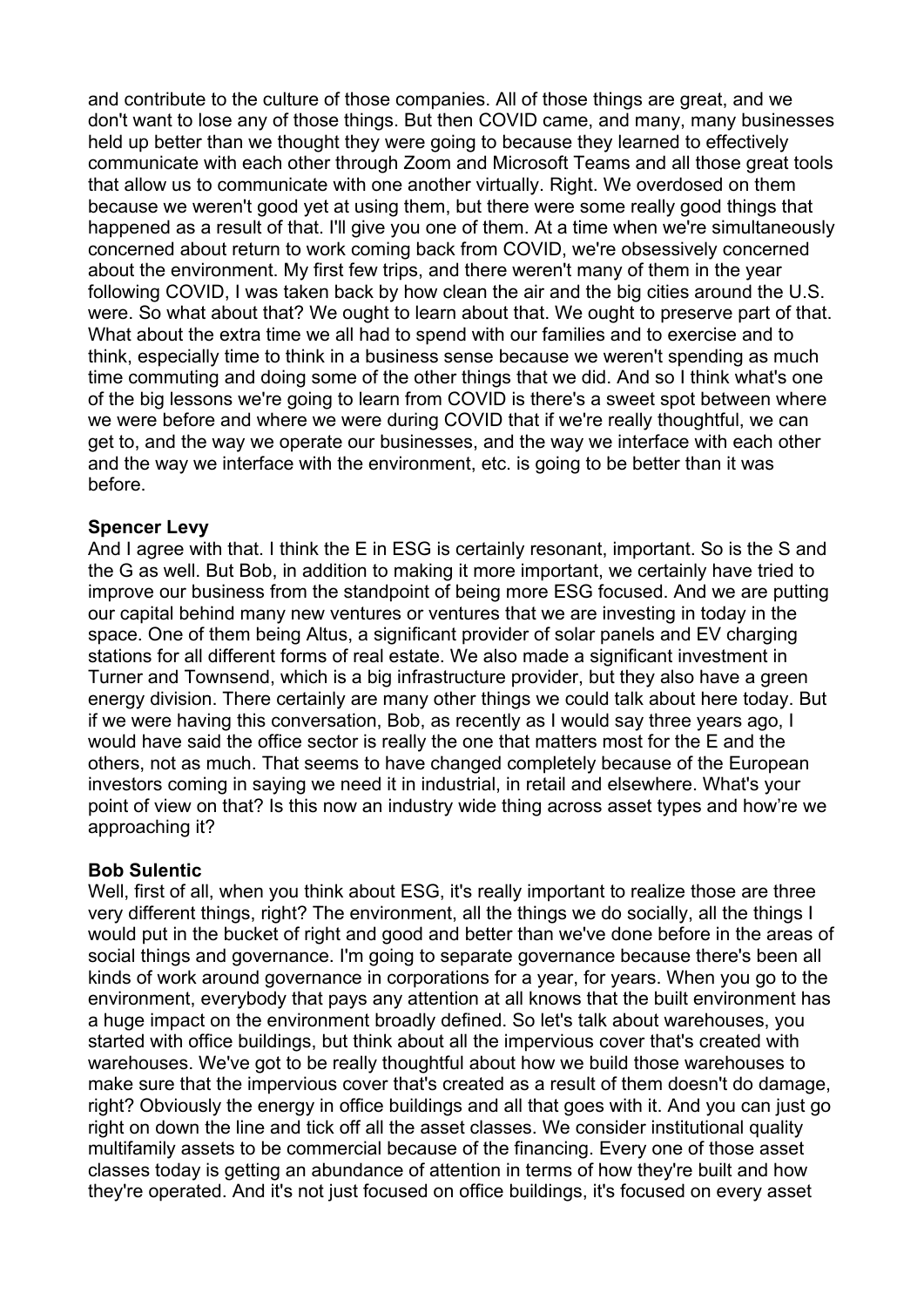class. And it's a good thing that it's happening. And by the way, as capital is formed in funds – debt funds, equity funds. as bank loans, etc. – they're asking all of us in the real estate industry to be more focused on the environment. All of those things are good. Getting this thing fixed, though, is really, really hard. I would equate it. I've said this before, I would equate it to world hunger. There are solutions out there that will get us to carbon neutral. Beginning to them is not as simple as saying the word. It's not free. We'll have to spend a lot of resources, a lot of money to get it done. There's plenty of food in the world. Or could be plenty of food in the world to feed the entire population of the world. But getting it done has never been easy and we haven't gotten it done. So this is a big challenge. You know, we said we're going to get carbon neutral by 2040, saying that is one thing. We said it because we wanted to put a stake in the ground and force ourselves to find a way to get it done. But we haven't figured it out yet. And I've talked to a lot of clients. I talked to leaders of other companies. I would argue that almost everybody that's put a stake in the ground and said we're going to get there has yet to figure out how they're going to get there. When you put a stake in the ground, it increases the odds that you're going to get there. And I think it's a good thing that we have extra pressure to get from here to there.

#### **Spencer Levy**

I agree with that. If it's not countable, it doesn't count. Even if you can't get there, it creates accountability. And that's what we need is not just good ideas, not just good thoughts, because everybody knows it's good. It needs to be measurable and you can be accountable.

#### **Bob Sulentic**

Absolutely. Every step of the way that we advance is a good thing, right.

#### **Spencer Levy**

So we talked a moment ago about how the office sector was the first mover with respect to going green. But I would say that the number one question we dealt with and we're still dealing with today, Bob, is the future of office. I'm here in Dallas with you today. I've seen many of our colleagues are here – much more than I've seen in New York. But when I was over in Europe, I saw full offices. What's your perspective on the future of office?

#### **Bob Sulentic**

The first word I'd say is we're still figuring it out. I haven't met a single person that can speak with real confidence about where we're going to go, beyond confidence in the notion that there's a lot of uncertainty right now. Now, here's the pieces that I would say are highly, highly likely. Highly, highly likely there's going to be some hybrid version of where we were pre-COVID and where we were during COVID. Right. As I said in the comments I made a few minutes ago, there were some really good things about both. We would just be unwise not to figure out a way to extract the good things about both in our forward looking solutions about returning to the office. We know we know for sure that almost all companies want some version of being in the office. They really believe, here's the things people consistently believe. They believe it helps to have culture. They believe it helps with problem solving. They really believe it's important for young people that come into the organization. They believe it helps with creativity because there's this general view that I think there's plenty of support for that. People bouncing ideas off each other results in greater creativity than people sitting alone and being apart from each other. But then they're also aware of all the challenges that everybody being in the office five days a week, all day has, mothers and fathers, for that matter. But mothers, especially with childcare, childcare is a real problem. All the challenges associated with commuting and what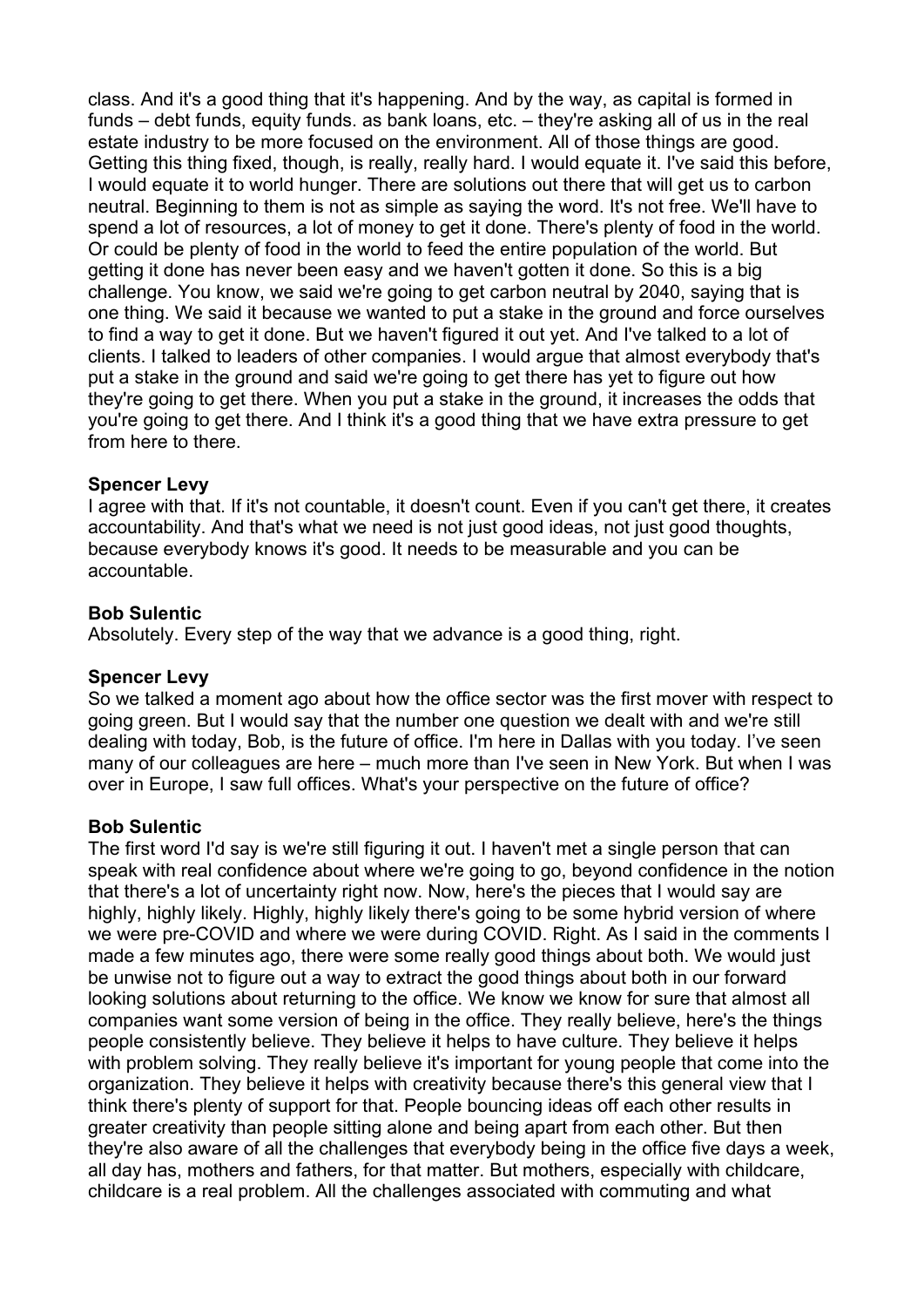commuting does to the environment, the lost time associated with putting everybody in the car five days a week, twice a day. So there's challenges with both of the models we've been through that we're going to try to solve. Everybody's trying to get there, and nobody knows exactly how they're going to get there. But there's going to be significant base of office building use out there, probably less than we had before. And there's going to be some great new ideas and some creative ideas on how to use that office space and support the use of that office space with better and better technology.

## **Spencer Levy**

Well, one of the reasons why people are creating better offices and better is a wide definition of different types of amenities, different locations is that the office is a talent attraction and retention tool. And so from CBRE, you mentioned a moment ago, we're now up to 105,000 employees. How much are we using our office space as a means to try to attract and retain that talent?

#### **Bob Sulentic**

We're using it. We've invested in having very esthetically pleasing, functionally effective, healthy offices around the world. They're not all the same because you tend to upgrade those offices as leases roll over and so forth. There's a very expensive thing to do. But in general, our offices have been an attraction for potential employees and a retention factor for the employees that we have. And we've gotten high marks from our people in the offices we have around the world. I was over in London, my first international trip in two years. I was over in London three or four weeks ago, and our London headquarters in Henrietta House is, I would argue, some of the best space in the world in terms of really, really supporting our employees, making it exciting for them to come to work. And no surprise that the amount of occupancy we have there is better than it is in most other places.

#### **Spencer Levy**

Well, one of the ways that we're going to figure out what the answer is is to have the right amount of data and being able to analyze it appropriately. What's your point of view on data and the future of the real estate business?

#### **Bob Sulentic**

Real estate's no different than any other business. Nor are decisions related to real estate different than other decisions in the sense that having a base of data, a base of information you can use to support decision making is a very valuable thing. And the more you have and the better you are able to use it, the better those decisions will be. Here's what I believe about data in our industry. We have dramatically more data available to us than we did when you started your career, Spencer, than we did when I did. There just weren't sources of data out there for us to use, and people could trade on the fact that they knew things that nobody else knows. Our brokers, our valuers, people that use an abundance of data, no longer trade on the notion that they have data that other people don't have. What they trade on is the notion that they can do better things with that data, that they can have better insights, right. That they can assimilate that data and use it to support decision making, strategic thinking better. And I think that's the future of data in our sector. Now, what we want to do as a company – there are very available sources of data out there. What we want to do is to find ways to give incremental data to our people and we want to find ways to help them assimilate that data and support strategic thinking and decision making.

# **Spencer Levy**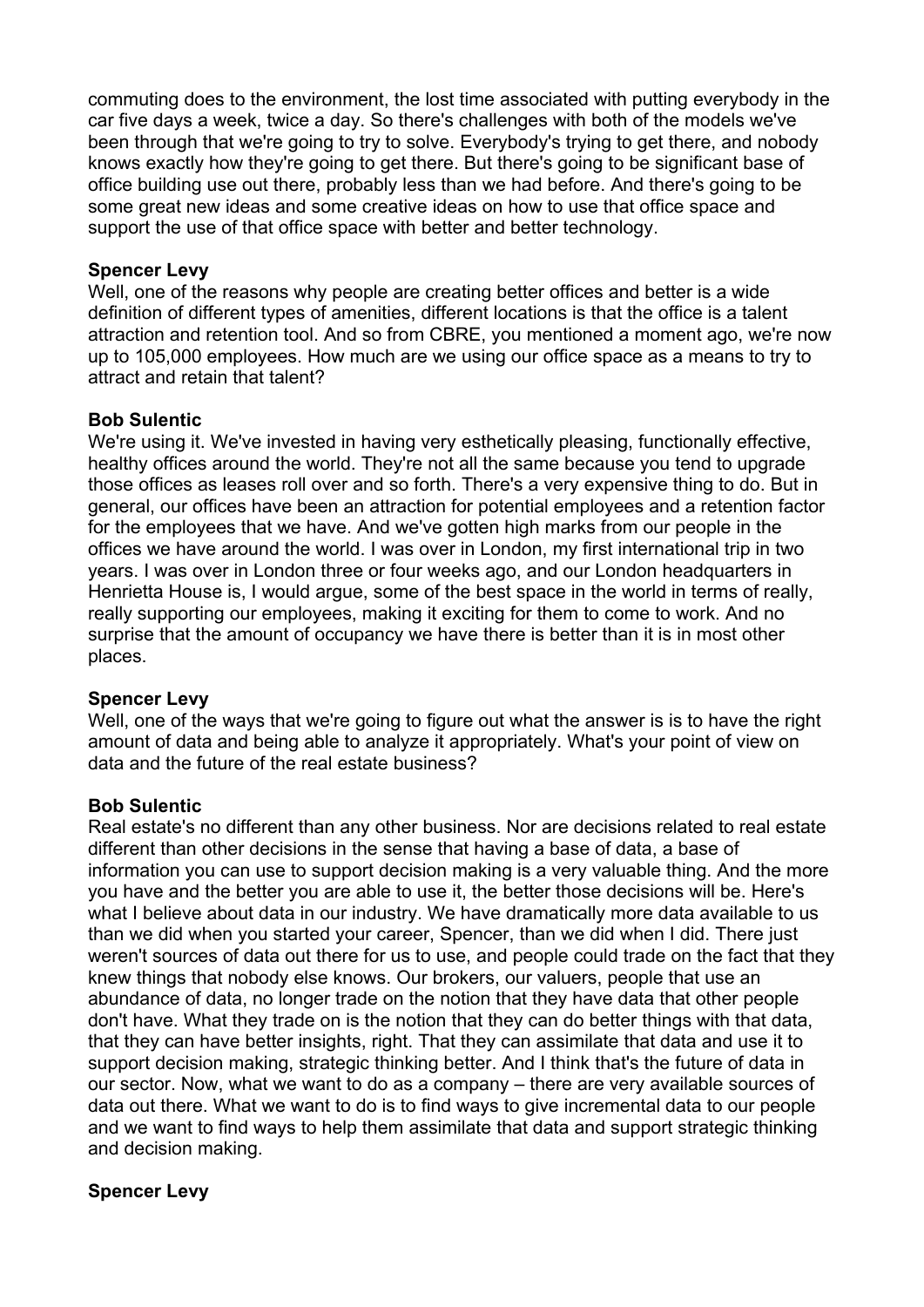Let's go back for a little bit, Bob, and correct me if I'm wrong, but you began your career as an industrial broker in New Jersey. Is that --

#### **Bob Sulentic**

In Houston.

#### **Spencer Levy**

In Houston.

## **Bob Sulentic**

I was in Houston for three years and then went up to New Jersey.

#### **Spencer Levy**

Okay. So fast forward 40 years. Here we are today. And industrial brokerage may be the hottest sector in our business. So maybe you should have stuck with it, Bob. But that aside, Bob, you and many of our senior leaders in our company have brokerage or transactional backgrounds. How does that influence how you think about the business, the fact that you've been on the front lines and you've done so many things since then?

## **Bob Sulentic**

Spencer, I think about leadership a lot and what it takes to be a good leader. And one of the things that you conclude about people as they get more and more senior in their careers is that they end up leading things that are different than where they came from. And what I say about that to our leaders is: Nobody comes from everywhere. Everybody comes from somewhere. Right? We are a company and we are an industry where a lot of people grew up in brokerage. A lot of people grew up in development. A lot of dealmakers. Right. And so those of us that have that background should take advantage of that background to understand the product types we dealt with, to understand professionals that do that, to observe what we've learned over the years about how you have to migrate that skill set to a different skill set to be good at what you're doing today. And we continue to have a lot of that DNA in the company. But the thing we're doing today is we're supporting that DNA with other DNA. We're bringing leaders in not only from outside the transactional parts of our business, but completely from outside our industry. Chandra Dhandapani, who we just named as the CEO of our GWS, essentially our outsourcing business, came from the banking industry. And Emma Giamartino, who's our CFO and Chief Investment Officer, came from the technology industry where she was an M&A professional. So we are building a team that's going beyond those transactional roots, those brokerage and development roots. We're taking full advantage of what we had there, but we're really building beyond that now. We talk a lot and as we should today, about diversity and the power in diversity. There's all kinds of diversity that create power, diversity of backgrounds, diversity of thinking, gender diversity, ethnic diversity. Diversity is a good thing. And diversity in building a leadership team is critical if you want a fully functioning, broad thinking leadership team.

#### **Spencer Levy**

So, Bob, I know you know, when you get up in the morning, just tell us a little bit about when you're not thinking about the business first thing in a more maybe are. What are you doing?

# **Bob Sulentic**

Well, when I get up in the morning – I do get up early, I go to bed early, too – I tend to try to really get myself organized as I've kind of observed what makes me effective or less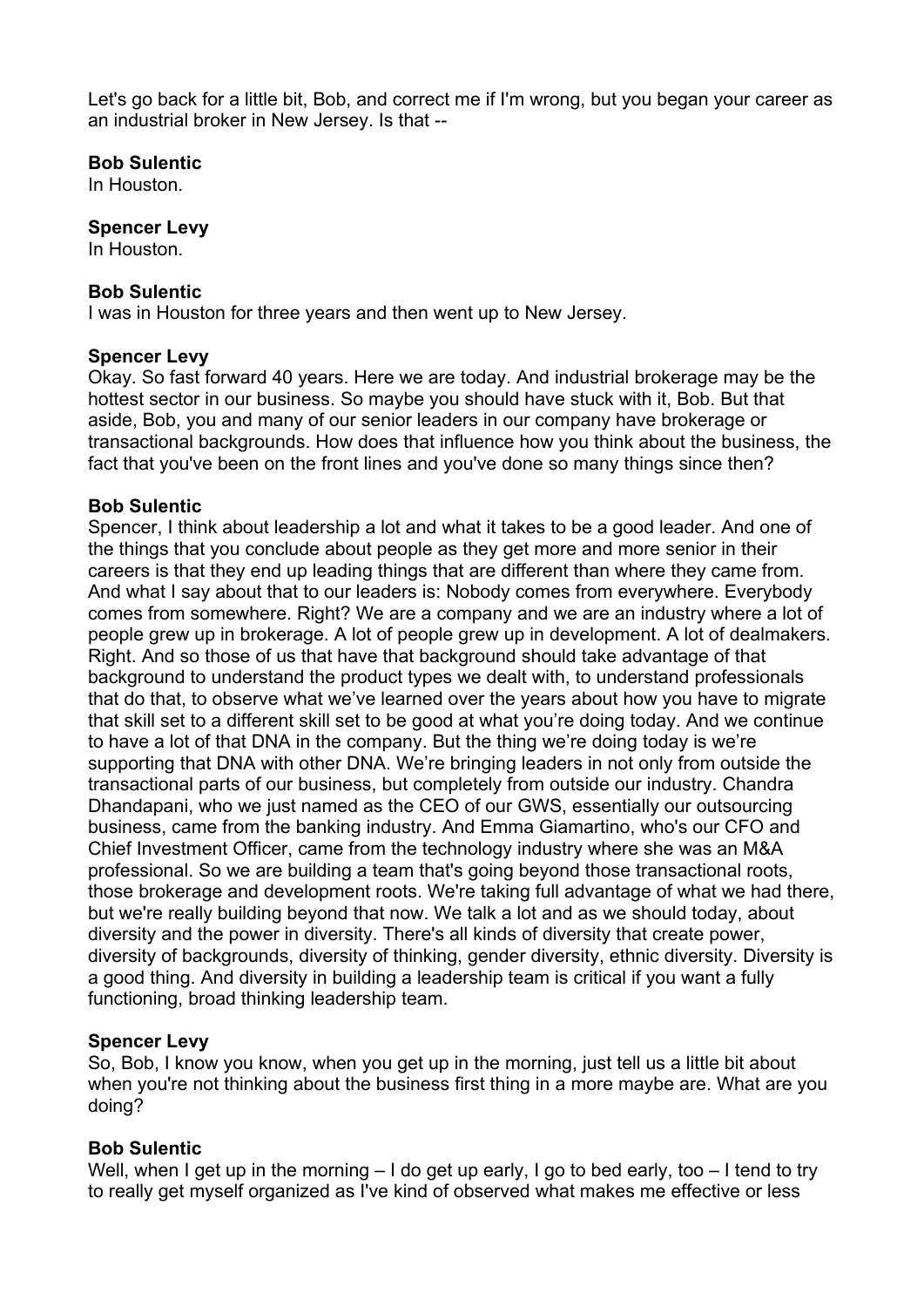effective, let's say. One of the things I've concluded is if I get myself organized, get my inbox emptied out, clear my plate and create time to think. By the way, which was one of the huge advantages with all the horrible, horrible things that COVID brought us. One of the wonderful things that brought out a lot of people was it gave us time to think. I really try to organize my day, so I have time to think. And what I do in the morning typically is I do try to get some exercise in. I do try to get my inbox clear, and I do try to do some reading, all of which I think is very important. And I typically start my formal business day with a pretty clean slate.

#### **Spencer Levy**

Well, that's great. But I remember the tests that we used to talk about was the most important thing to do is it was called the inbox test. To have that clean slate, have a few direct reports, few things you're doing, but everything you do, you shouldn't do well. Everything you do, you should do excellent. And that's one of our RISE values. Would you agree with that, Bob?

## **Bob Sulentic**

Yeah, I think we should have a view in our company as individuals that if we're going to take on something important, we do it extremely well. I also think that means that you can only take on so many things, right? I think having a clear view, and you know and I know you're a reader, Spencer. I'm a reader. One of the things that I've read a little bit about, there's all kinds of different philosophy—and philosophy is complicated. It's hard to sometimes it's hard to make sense—but in stoic philosophy, which many, many people read, there's this simple notion of understand what your responsibilities, your core kind of fundamentals, responsibilities in life are and do them exceptionally well. It results in great outcomes. It results in great self-confidence, in comfort. You sleep better. And I would say to anybody, spend some time, clean up your thinking about what it is you really want to do, what it is you're really responsible for and do it well. And we all have the capacity to do those things well.

#### **Spencer Levy**

That comes right back to a word that I know you use a lot, and it's something that I use a lot as well, which is focus. And focus is something it's a learned trait. There has to be something in everybody's life that gets them to that focus, that zone. And you can't stay in the zone all the time because it is getting exhausting. Tell us a little bit about that focus, Bob. How do you get there and how do you maintain it?

#### **Bob Sulentic**

Well, I think the way you get there is you have a small handful of things you make, as I said a minute ago, that you make the choice to be good at. Right. And years ago, early in my career – everybody's different, by the way, not everybody has the same capacity. There are some people that can have more things that they choose to be good at and be good at them than others. I chose years and years ago. I said, I've got to have three things in my life in balance for me to do well. There's other things I do, but three things I said I have to have balanced. I've got to be healthy, I've got to do a good job with my family and I've got to do a good job with my career. And I've never let that out of my mind. I think about that probably almost every day and certainly every week. And when I find myself not being adequately focused on one of those three things, I work pretty hard to bring it back into line. Other people have other things, but that's worked well for me.

# **Spencer Levy**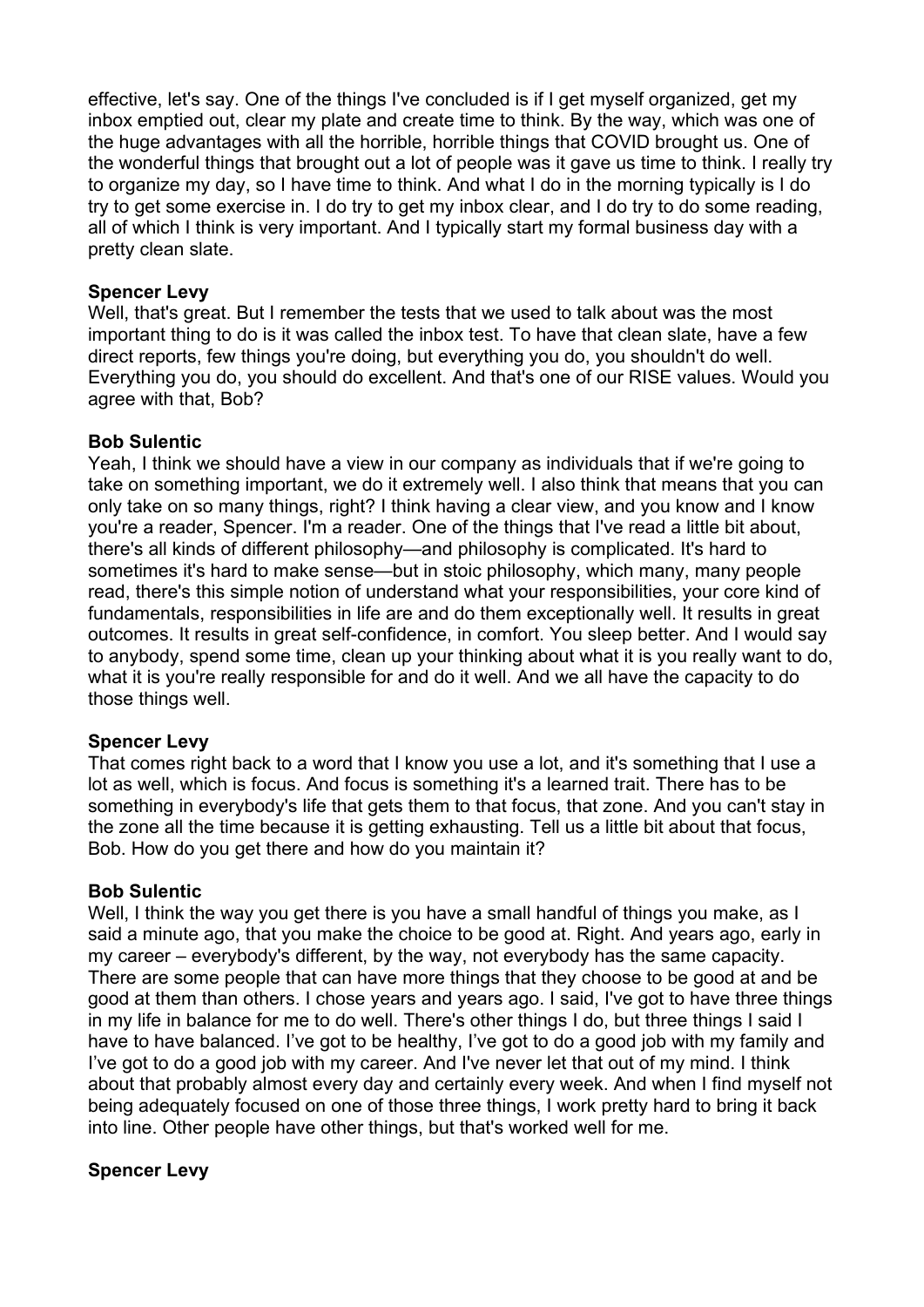Well, look, I think the challenge we all have is we're all so busy. And you mentioned the three most important things for many people is that, quote unquote, work-life balance. I was at a presentation once, I believe it was a senior executive at LinkedIn. He said there's no such thing as work-life balance. It's work-life harmony. And what this guy was doing was saying, Well, you know, at 3:00, I'm going to take my kid to the baseball game and then after dinner, I'll get on the email again. Does that strike you as correct? Harmony versus work-life balance?

## **Bob Sulentic**

I think it's broadly the same concept. What I would say is this each person has to figure either work-life harmony or work-life balance out for themselves. One of the things over the years that we've all heard right, we've met people that said you ought to set your life up this way. Right? You ought to have this much time for this, this much time for that. And then somebody else says, no, you ought to set it up this way. I would say you ought to be thoughtful and set it up the way you think works well for you. And I'll give you an example. Some people would say I can't do work more than 40 hours a week and be comfortable and be a happy human being. And other people would say, I get it. But you know what? I have a ton of friends at work and I take great pleasure from the work I do. And by the way, I consider it my hobby and therefore I can work 60 hours a week and I feel fine. I feel energized. I feel great with my family, I feel great with my friends, and I can find a way to do the other things I want to do. So you have to figure out – nobody can tell you or should tell you what the formula for balance is in your life. It's a personal thing and you've got to understand yourself to determine what the right balance is. And you also have to understand the tradeoffs that come from making the choices you make about the way you balance your life.

#### **Spencer Levy**

I think one of the key things you said there, Bob, was that if you love it, it's not really like work. It's kind of like a hobby and would you enjoy doing it? And we had on this show about two weeks ago, Carla Harris, and she's been at many of our corporate events. She is just an incredibly impressive person. In addition to being a great business leader at Morgan Stanley, she's a singer and she wants to win a Grammy Award. I mean, pretty remarkable person. But I asked her a question. I said, "Carla, you know, you're incredibly successful, been at Morgan Stanley 35 years, had this great, diverse career, worked for President Obama." And I said, "If you could do anything, what would you do?" And she said, "I want to do exactly what I'm doing today." So, Bob, if you don't mind me asking you the same question, you're president and CEO of a Fortune 125 company. Is there anything else you would want to do?

#### **Bob Sulentic**

Well, I do like what I do a lot. I really like leadership. I made the choice early in my career that I was going to go down the leadership path rather than the transactional path. And there's great opportunities in both. I love the idea of having a constituency and figuring out ways to serve that constituency. You know, one thing I've thought about, and I want to be really clear in saying just thinking it would be interesting doesn't mean you think you'd be good at it. So with all this going on out there and all that needs to be done in the world of politics, and I've thought about the fact that it would be interesting and maybe exhilarating to try to get something done in that arena. I question whether I would be good at it, but that doesn't mean it wouldn't be interesting. As it relates to the work that we do, that I do day to day. There's so much you know as you go on in your career and I've been at this 38 years beyond the pure leadership side, the things that I do around finance and M&A. I enjoy those a lot. Something that would be in that arena would have potentially been an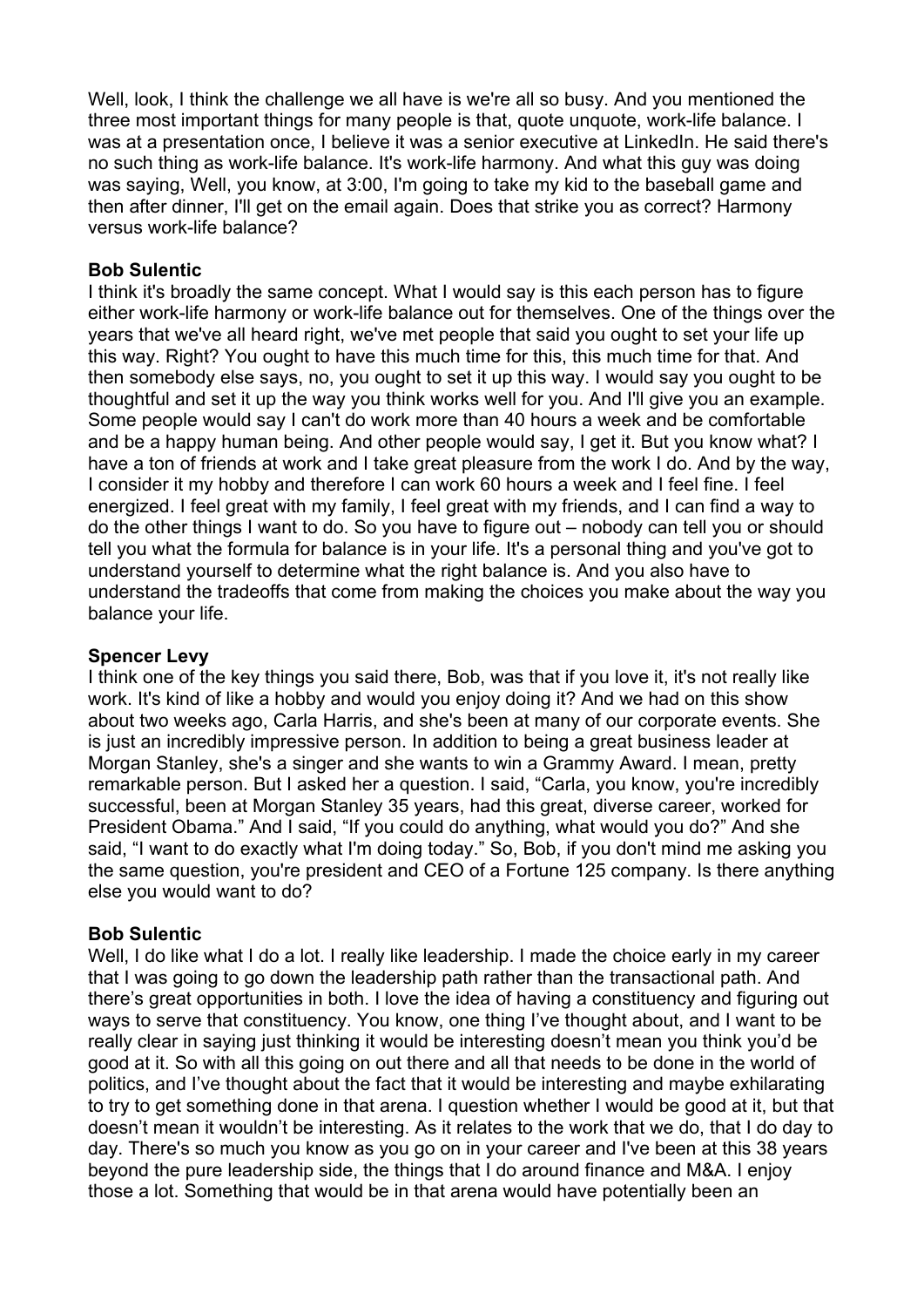interesting career alternative. But neither of those things remotely tempt me the way that what I'm doing now does.

## **Spencer Levy**

That's great. And the expression that I use a lot is the most important picture on your wall is your mirror – meaning that you need to know yourself. You need to know what you like to do and try to gear your career to get you there. Right. And I think that's also part of it, is having the courage of your convictions to go in that direction that you want to go rather than do what you think people expect of you. Would you agree with that?

#### **Bob Sulentic**

Yes, but I would couple that with something else. Spencer, it's not just go where you want to go. It's think about where you want to go and define where you want to go in a way that allows you to be consistent with the things you believe in. Because sometimes where you want to go is driven by emotion or driven by the last experience you had or a recent set of experiences. Sometimes it's too driven by self-interest. There's a lot of things that can drive us to say, that's where I want to go. I think if you take advantage of balancing your emotions and your intellect and you say, okay, I'm going to scope out where I want to go in a way that allows me to be a happy and productive human being, then that concept is really powerful.

#### **Spencer Levy**

So Bob, I would just love to get any final thoughts for you. You're going to be speaking right now not just to our employees. You're speaking to our clients and many other folks in the industry. We just came through a tough period. We're still in it. It's not quite done yet, and hopefully it's done sooner rather than later. But next couple of years, what would you say are some things you would like to impart on our audience?

#### **Bob Sulentic**

Well, we're dealing with a lot of challenges right now. We're dealing with challenges in our economy. We're dealing with challenges in the geopolitical situation. We're dealing with challenges in the health situation with COVID still around in a big way. I would say if I were to give one piece of advice and I talk to our leadership team a lot about that now think about the ways that you might address impact those challenges given the scope of responsibilities you have. Be really reflective about that. Develop a point of view and then act on that point of view.

#### **Spencer Levy**

So on behalf of The Weekly Take – our 100th episode– and I couldn't have asked for a better guest than you. Thank you so much for coming to the show. Thank you for allowing us to have this show and having the vision to keep it going.

#### **Bob Sulentic**

Thank you, Spencer. It has been fun to be with you.

#### **Spencer Levy**

Thanks again to CBRE President and CEO Bob Sulentic for joining the show. And thanks to you, too. As we celebrate the show's longevity, we owe it to you, our listeners, for making us a success with a loyal audience that's been consistently expanding week after week. We appreciate you tuning in to our weekly programs and even making our archives a growing destination as well. For more, check out our website:

CBRE.com/TheWeeklyTake. And don't forget to keep on sharing the show, as well as